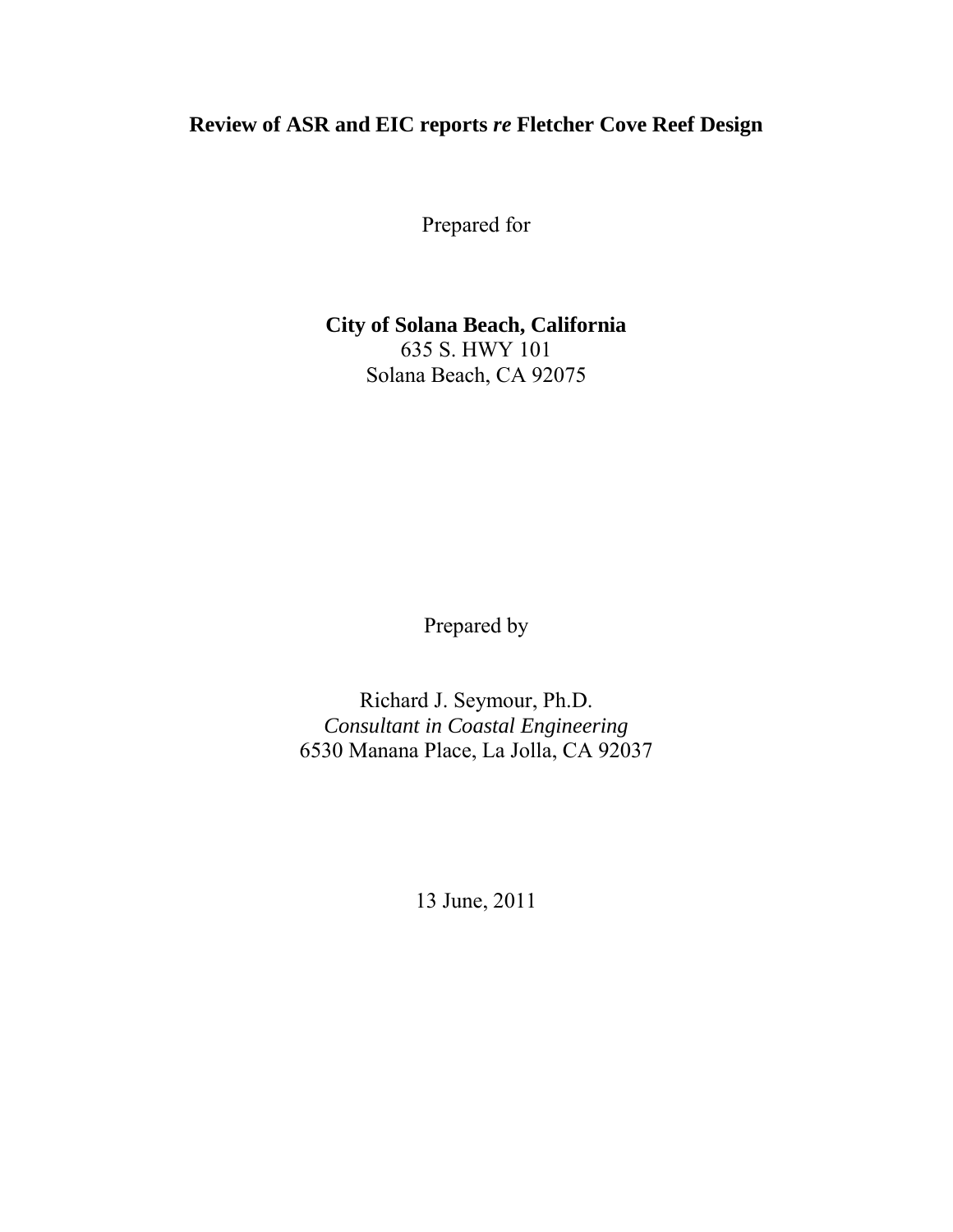# **Review of ASR and EIC reports** *re* **Fletcher Cove Reef Design**

#### **Terminology**

Throughout this report, *ASR* and *EIC* will always refer to the reports under review and not to the companies. *Cove* will always refer to the Fletcher Cove area. *City*  will always refer to the City of Solana Beach.

## **Stated Goals**

Both EIC and ASR restate the goal that the reef should "provide an approximate 30 m wide beach at mean sea level." The remaining three goals are of lesser pertinence to this review.

## **Deficiencies Common to Both Reports**

Both reports appeared to treat this beach width feature (salient) as an attribute that once-built would remain constant under the effects of the *average waves*. [See General Comments in this review]

There was no evident consideration for extreme El Nino events, like the winter of 1981-82 with storms that completely stripped the beach of sand and exposing cobbles and country rock in this area, as well as causing an increase in the elevation of MSL of more than 50 cm for almost a full year.

No consideration was evident of seasonal changes in either wave height or direction.

Although avoiding destruction of valuable bottom habitat was a stated objective, no information was provided on where this habitat was located (areas? depths?) or how the location recommended related to these areas.

No evaluation was made of the potential for the constructed reef to increase valuable habitat.

The effects of reef volume, site depth or distance from shore on the cost of the project were not discussed.

Although there are there are massive data sets on waves and beach profiles for this area available on the Internet, as well as historical profiles archived by the USACE (accessible, presumably through that client), the only use appears to be the determination of average wave height and period.

Although the Tabletops Reef was within about a kilometer of the proposed site for the desired salient, and therefore experienced essentially the same wave climate and certainly is involved in the same alongshore sediment transport regime, there was no evidence that the performance of this reef was investigated through the data sources discussed above. [See General Comments in this review]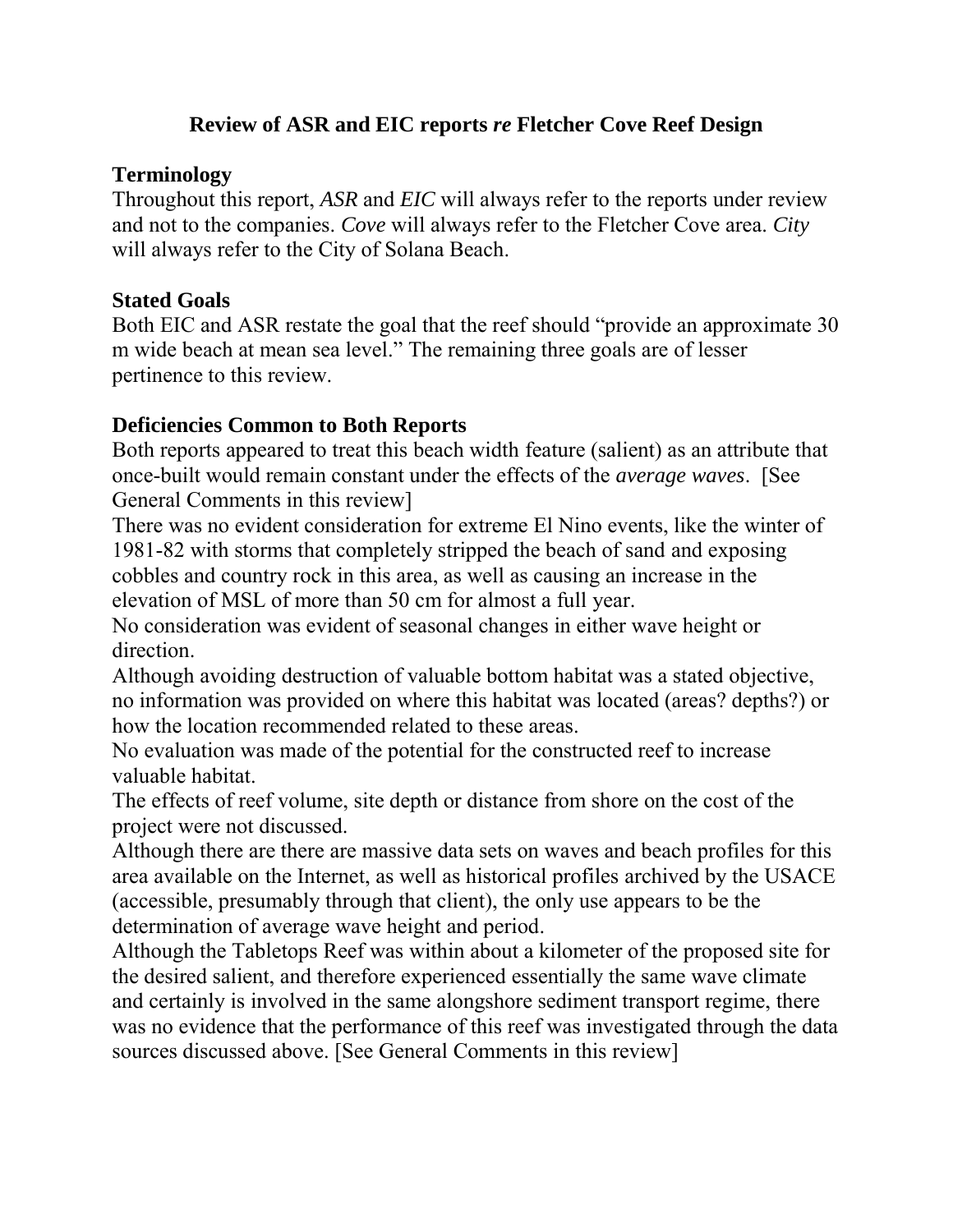## **Evaluation of EIC**

- 1) The rejection of the "initial design" reef concept was based on unsupportable arguments. The results depicted in Figure C.1 clearly show reasonable agreement for the Black and Andrews curve with reef data in Southern California (eight locations) and there is no discernable bias towards either over or under prediction. However, EIC chooses to compare measured and modeled salient distance on three breakwaters, which have transmission coefficients far smaller than any Southern California reefs in Fig. C.1. The predicted values using the reef equation range from 1.01 to 1.46 times the measured, which would appear to be reasonable considering that the none of the sites selected were in fact reefs. Based upon the EIC interpretation of these results, however, the use of the reef formula appears to be considered unreliable in the remainder of the report. A further mystery is Figure C.2 which the accompanying text says are "the same …… data points described in Appendix B". In the review copy of EIC, Appendix B contains only 3 reef configurations. Perhaps they were the unidentified "Southern California" reefs and breakwaters from Figure 3.5. The lack of specific identification made evaluation of these curves questionable.
- 2) However, since Figure 3.5 is a necessary step in the Kt method it will be treated generically. The approach using average values of water level and wave height and period , although less labor intensive than looking at the possible effect of extremes, could mask important performance differences. In the real situation, Kt would always have a substantial range. The Kt with MLLW and tiny waves could be zero for an assumed reef design and the transmitted wave, reformed beyond the reef, could contain nearly 100% of its entering energy during an energetic winter storm and high water elevations. The assumption that each of those low values of Kt has equal value to a huge storm in determining the "average" impact on salient size is clearly very unrealistic. This problem is treated in more detail in the General Comments later in this review.
- 3) The Appendix A treatment of establishing the relationships between Kt, reef dimensions and salient size as depicted in Figure A.1 suffers from the same defects as the previous discussions. There are no data plotted for reefs – only breakwaters.
- 4) Close inspection of the dimensions assigned to the Crystal Cove reef in Figure A.2 shows that the ys of 19m is measured from a point about 2.5m into the cliff. As stated in paragraph 3) in the General Comments that follow, multiple realizations of the underwater and onshore profiles at this site are readily available on the Web.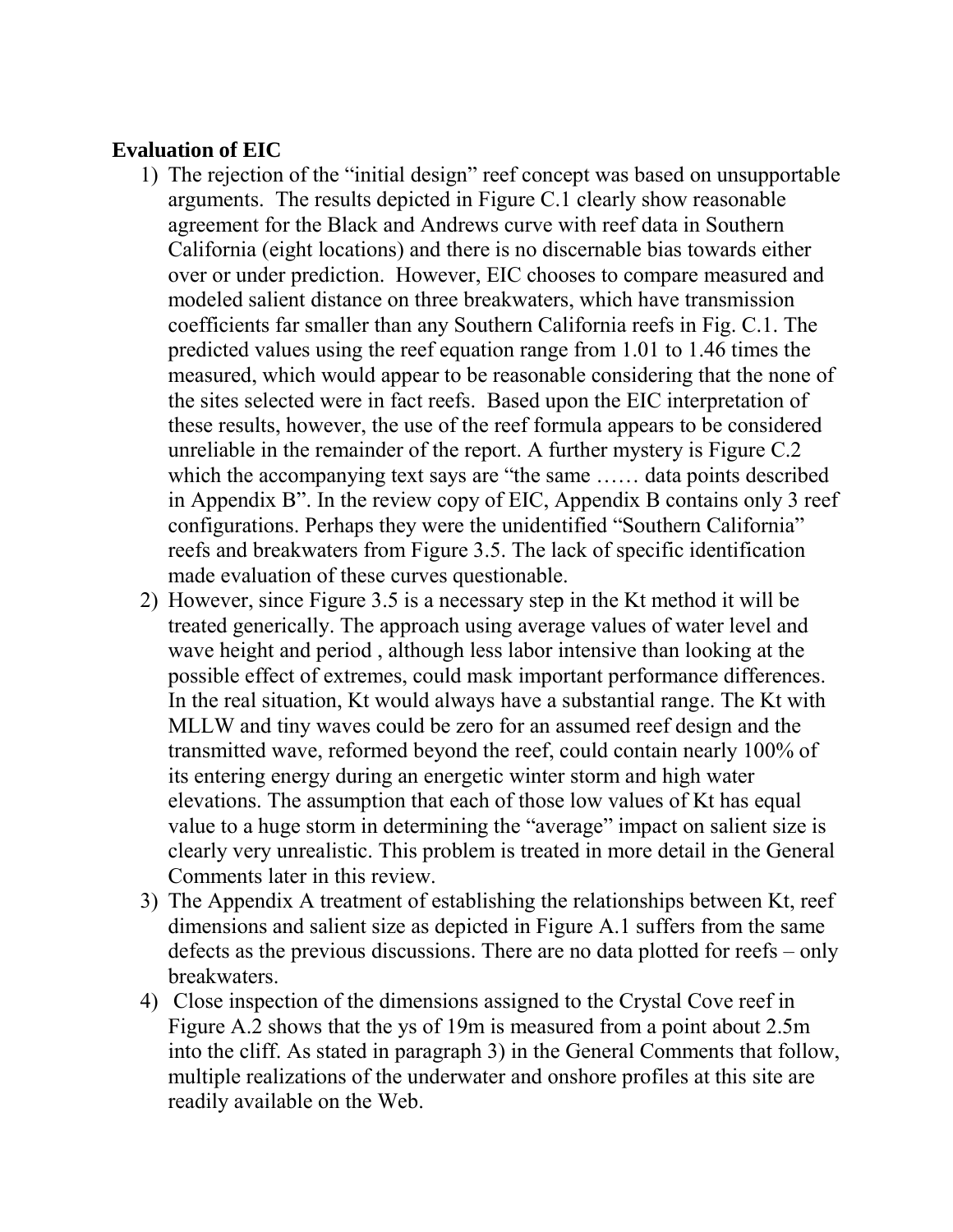- 5) Based upon the Tabletops and Crystal Cove observations, a shallow water reef similar to the MSL design, but closer to the beach, would maintain a substantial salient – probably greater than 30m in width – and would be relatively resilient in a regime of rising sea level. Since the available survey data includes a very energetic El Nino storm wave season, the design could be tested using real world observations not hampered by the assumptions of based-on-averages models.
- 6) The 10 pages of non-results from GENESIS analyses ends with a recommendation that this program not be used. This certainly would have been known beforehand by any coastal engineer who had ever attempted to use this program to provide real world answers.

## **Evaluation of ARS**

- 1) Since the present evaluation is, in effect, a review of a review, much of the content in ARS is devoted to the deficiencies in EIC which have already been discussed here in the preceding section. In general, this information will not be further reviewed here.
- 2) As a general comment, ARS was comprehensive in its review and substantiated its arguments using detailed and fully explained references.
- 3) Beginning with section 4.3 and through the end of page 28, there are repeated assertions that submerged or semi-emergent structures inside the active surf zone **must** cause erosion (hereafter referred to as "the Rule"). The principal defense for this assertion appears to be Ranasinghe et al. (2006). This work involves a computational model arranged to match a 1:50 scale physical (wave tank) model in which a submerged surfing reef is placed at varying distances from the beach. The wave tank model results presented were limited to photographs of dye streaks in the zone between the reef and the beach which seemed to reproduce similar patterns in the numerically modeled flows. The smooth edges of the dye streaks indicate that there is no significant cross-shore-directed wave energy penetrating this zone, so that the numerically modeled results are not duplicated in the wave tank tests. In particular, Figure 11(b) in Ranasinghe, reproduced below, shows the numerical model predicting significant erosion of the bed (order 1m) between the reef face and the beach 50 m away. Also it predicts large accretionary lobes on either side of the reef that are not found in real reef contours. As a contrast to this model result, which is the basis for the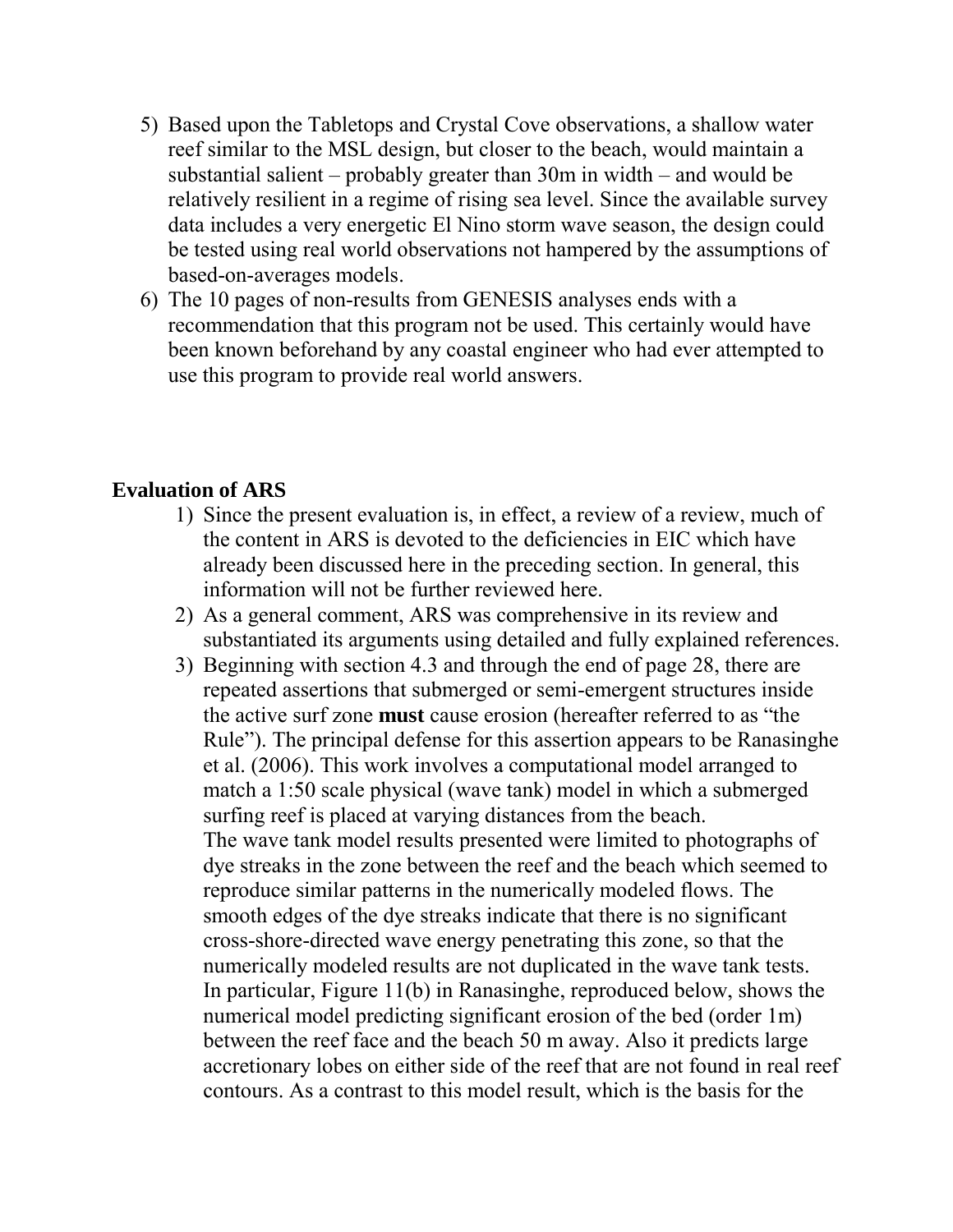"The Rule", the measured contours of an existing reef close to the Cove are plotted adjacent to this model result. Tabletops Reef with a leading edge distance from the beach line of about 50 m, clearly inside the active surf zone, obviously breaks The Rule in a convincing fashion.



Figure 11(b) in Ranasinghe et al. (2006)

Ranasinghe also ignores the strange situation presented in his Table 1 list of site characteristics in which Lido di Ostia #1 with a distance from the shore of 100m *erodes* and Lido di Ostia #2 which is only 50m away *accretes*. They appear to share the same wave climate and differ principally in their submerged depth – with the one that erodes the beach being submerged 1m deeper (inverse of what Ranasinghe claims). There are obviously serious problems with The Rule and based upon this evidence the multiple claims in ARS that the MSL and MLLW reefs defined in EIC should be rejected (on the basis that they will cause erosion) should be ignored.

- 4) In paragraph 4.3.1 ARS compounds the problem of using average wave conditions by justifying the average as "the most common wave condition." It is ridiculously easy to mentally construct time series in which the most common is far from the average. Unfortunately, this kind of name substitution tends to justify assumptions which are not statistically robust.
- 5) Given Japan's incredible record for constructing shore protection schemes that are failures (a subject well-known to this reviewer), the use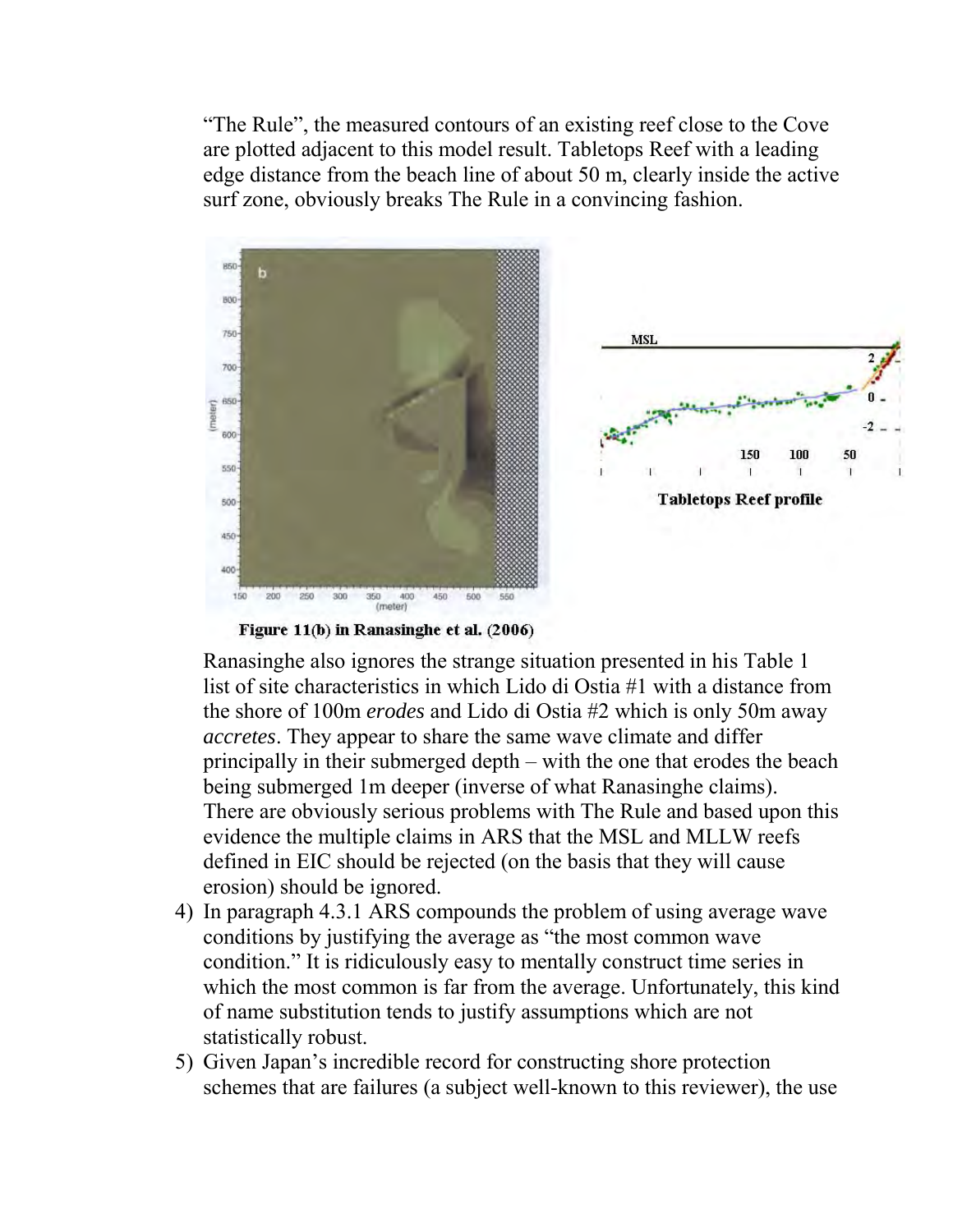of Figure 4.1 depicting a dominant headland with an enormous shoreattached natural reef in its lee and a quite normal looking down-coast fillet (and also some obvious constructed reefs whose gaps show no signature in the coastline) is not a very convincing example of salient formation by offshore reefs.

- 6) The reference to surfing values in paragraph 4.2 is an interesting point. There was no consideration of this in the goals set for EIC. Given the realities of the powerful objections to any modification to the beach from the Surfrider Foundation, it is my opinion that even calling this a beach protection project would greatly decrease the chances of success for the City. On the other hand, construction of a functional surfing reef in this wave environment, which would certainly draw support from Surfrider (and lots of unsolicited design advice), has been shown to be a very expensive proposition. This is a result of the long wave lengths (forget the average wave), the destructive force of huge winter storms and wide range of deep water approach directions. Natural surfing reefs along this coast come in two basic types – beds of huge boulders (most are larger than 1m in diameter) at what were once river mouths, and uplifted ridges of hard native rock. Dayton et al. (1989) documents the fracture and overturn of huge sections of ridges weighing many tons at a depth of more than 30m from a single storm. This is probably not the ocean for fabric bag reefs.
- 7) The paper on the Boscombe Reef was quite informative. The narrow range of wave directions would seem to simplify the design for surfing performance (compared to the Cove) but post construction modification was necessary because of long waves, described as "beyond design specifications" (the average wave concept strikes again!) The existence of a very substantial groin field complicates the analysis of changes. In the first aerial view (Figure  $3(c)$ ) the groin cells have a pronounced underfill. There is no date on this record. In the top view of Figure 9, dated just a few weeks after the completion of the reef, there is no evidence of the groin cell structure and the area under the pier (which was a salient in the earlier undated picture) is now a depression. It suggests that a nourishment project may have been part of the redevelopment program and if so, would make evaluation of the salient formation possible only with information along a much greater coastal extent and over a much broader time span.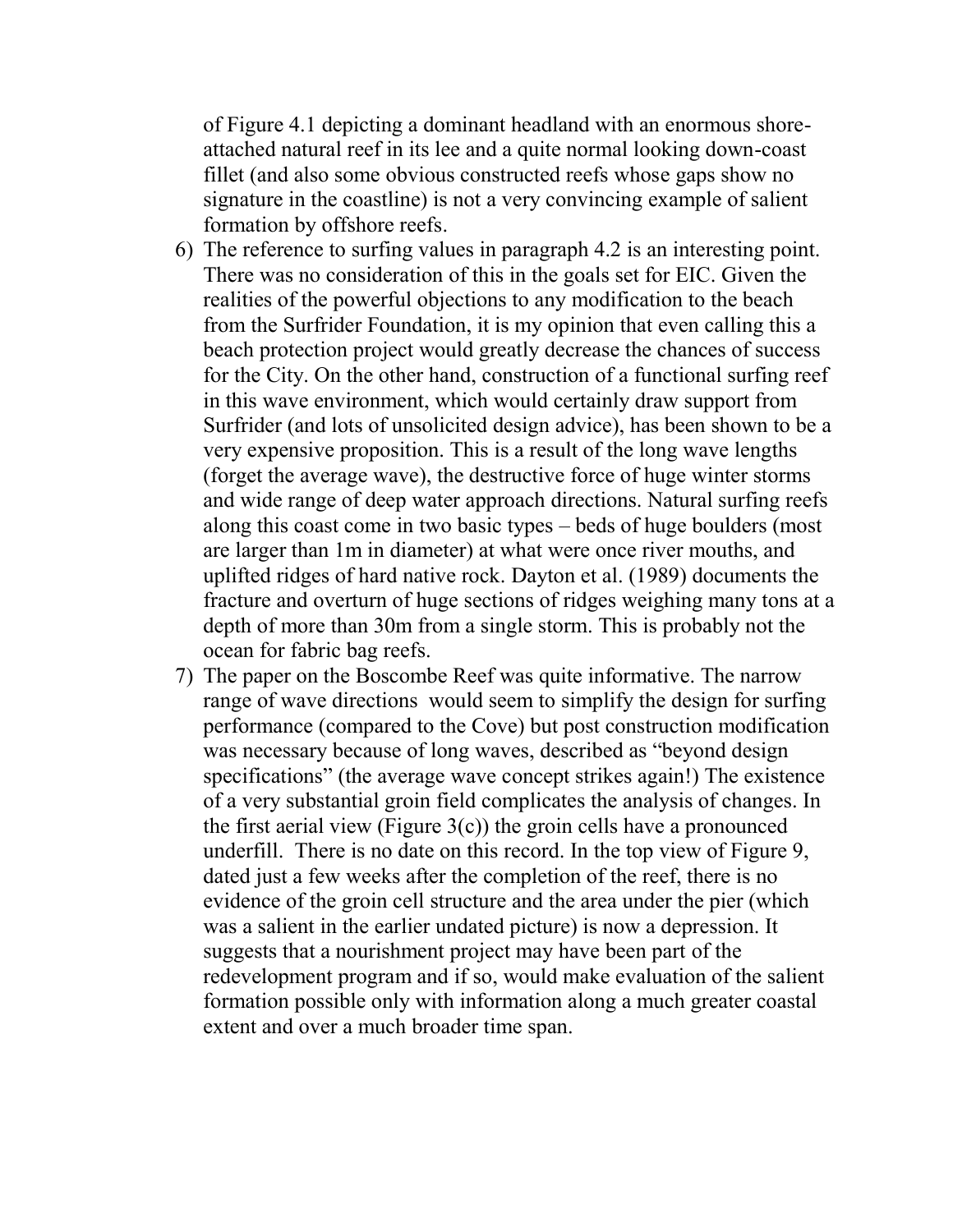#### **General Comments**

- 1) *Non-linearity of Sediment Transport*. Throughout both EIC and ARS, designs, predictions or estimates of salients of beach sand are proposed or predicted based upon an assumption of a locally reduced rate of alongshore transport. This process has been assumed to be amenable to modeling using some form of quasi-linear model involving a factor relating sediment suspension concentration to breaking wave energy and an alongshore velocity model that is also a function of a wave directionality parameter. The results of the GENESIS studies reported in EIC show that this relatively simple transport concept doesn't predict nature. On the other hand, this alongshore transport is infinitely simpler than the problem of predicting transport in the cross-shore direction. We are lulled into thinking that the salient we measure from the aerial photograph or the LIDAR map is a constant bump on the River of Sand. The wealth of data on beach profiles made possible by technology improvements like LIDAR, ATVs, GPS, JetSkis, etc. has done little to improve our ability to predict why a wave spectrum that rips out most of the sand on a beach in September will actually restore some sand to that same beach in March. Because alongshore currents are almost never fast enough to mobilize beach sand, cross-shore flows typically control the alongshore transport of sand. Therefore, diagrams showing neat patterns of assumed or modeled alongshore currents behind offshore reefs or breakwaters can tell very little of value if it is not possible to reliably estimate how much sand (if any) is mobilized by bed load or suspension from the cross-shore directed flows. Phenomena related to cross-shore transport are observed in the field that cannot be duplicated in the model basin, most probably largely caused by the inability to scale the sediment. Reversing the locations in that statement is equally true. Therefore, the safest and most reliable approach is to observe in nature what you want to duplicate and observe it as close as possible to your site so that the subtleties of sand size distributions and wave seasonality are duplicated to the highest possible degree. Nature has provided a MSL reef less than a mile away from the Cove. If it were somehow plunked down there today it would be something greater than 30m from the shoreline that would have existed without it. If the City would be happy to have another Tabletops at the Cove, it is already designed and time-tested. Otherwise, any different solution involves a measure of risk that is difficult to predict.
	- *2) Use of average values for wave characteristics*. Because a stable salient obviously depends upon the accumulative effects of alongshore sediment transport, it is important to understand the importance of a few extreme events in this process. Castel and Seymour (1986) using slope array data at Oceanside, a nearby site, found that 50% of the modeled annual gross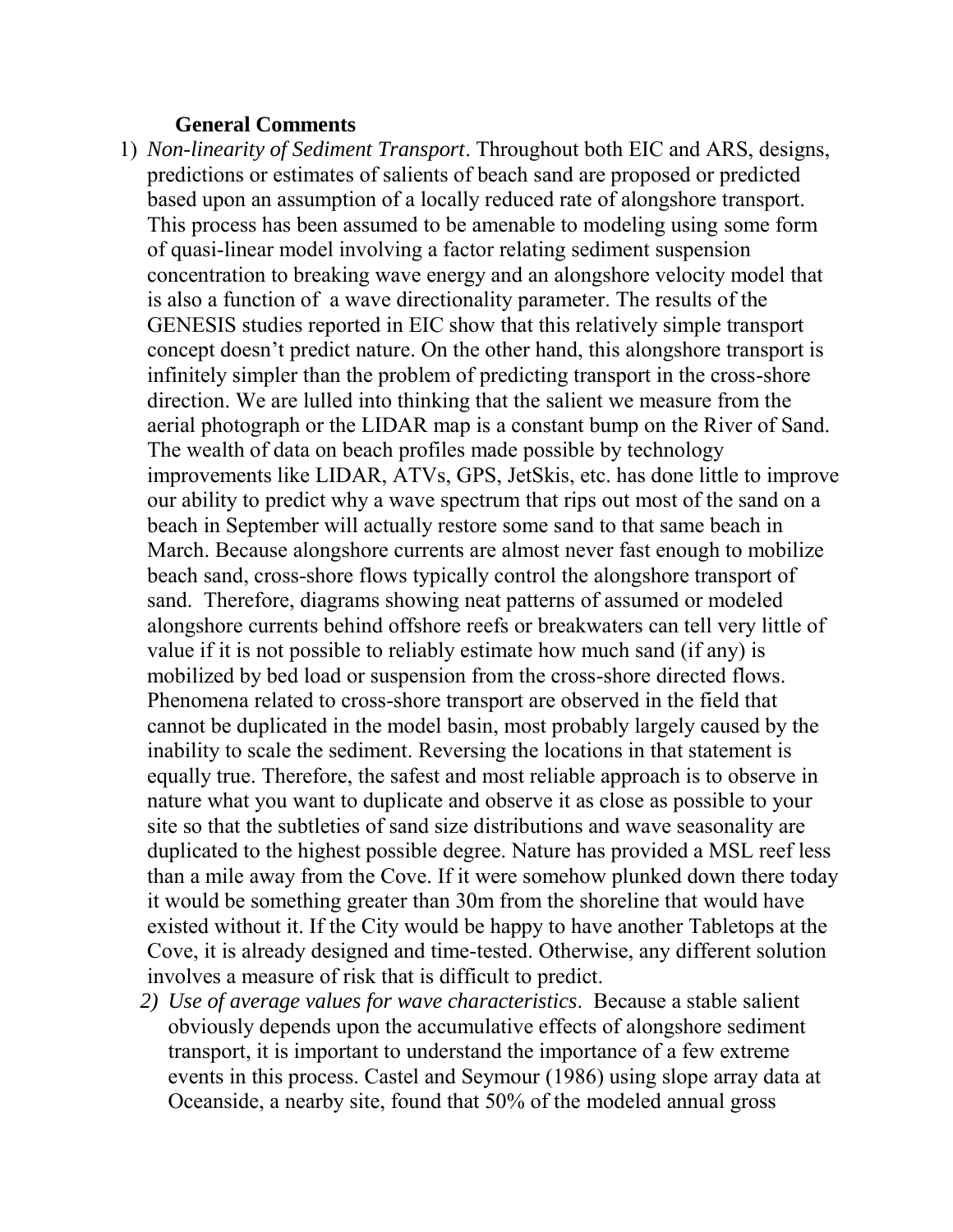transport occurred in only 10% of the time in both 1979 and 1980. Even more significant, the seasonal net transport was a very small fraction of the gross transport throughout the year. This suggests that salients on this coastline (Tabletops, Crystal Cove, etc.) having no downcoast erosion are a product of the wave climate rather than reef configuration.

3) *Neglect of Tabletops Reef*. As part of this review, an assessment of the available information on this feature, which matches very closely the attributes of the MSL Crest Reef in EIC, appeared to be worth a few mouse clicks. First, the reef profile along its centerline (see Figure 1) was determined using the LIDAR bathymetry from two surveys, 2004 and 2009 (see Figure 2) [ see [http://cdip.ucsd.edu/SCBPS/?nav=data\)](http://cdip.ucsd.edu/SCBPS/?nav=data)] From the same web site, a number of beach profile difference plots were randomly selected (see Figure 3) comparing profiles in the Spring and the Fall of 2002. Figure 3A shows the maintenance of a 30m salient along the profile of the line depicted in Figure 2. Figure 3B, shows that, only 100m south of this line, significant differences between the fall and spring beach widths is evidenced. Figures 3C and 3D indicate similar seasonal changes in the vicinity of the reef location at the Cove considered for establishing a salient. This brief study was not intended to provide design information. It was intended only to indicate that valuable data are available here to support design approaches for a salient at the Cove. Figure 3B shows that, only 100m south of this line, significant differences between the fall and spring beach widths is evidenced. Figures 3C and 3D indicate similar seasonal changes in the vicinity of the reef location at the Cove considered for establishing a salient.



Figure 1 Selected Reef Centerline (CDIP MOP D0664)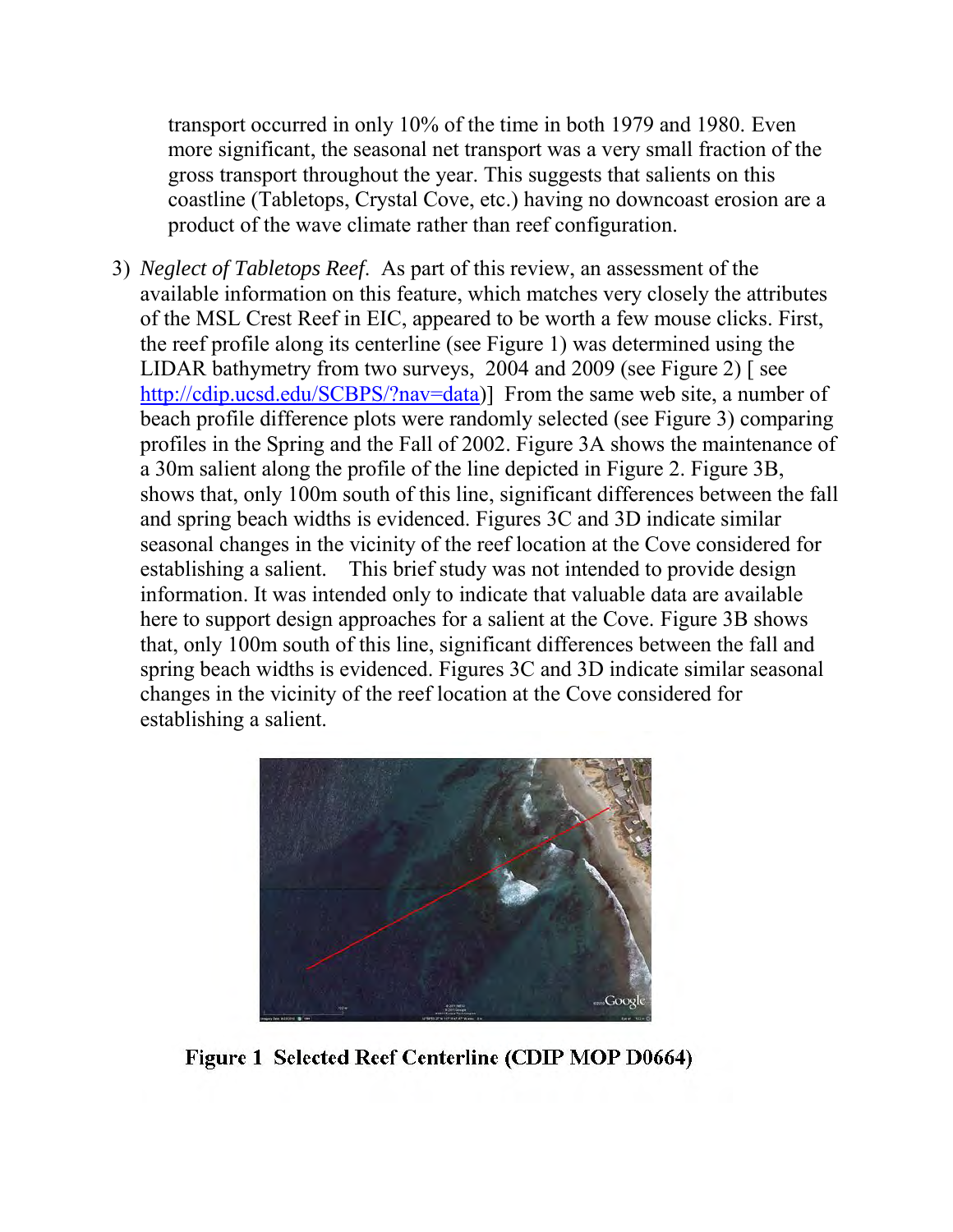

Figure 2 LIDAR profiles of Tabletops Reef 2004 & 2009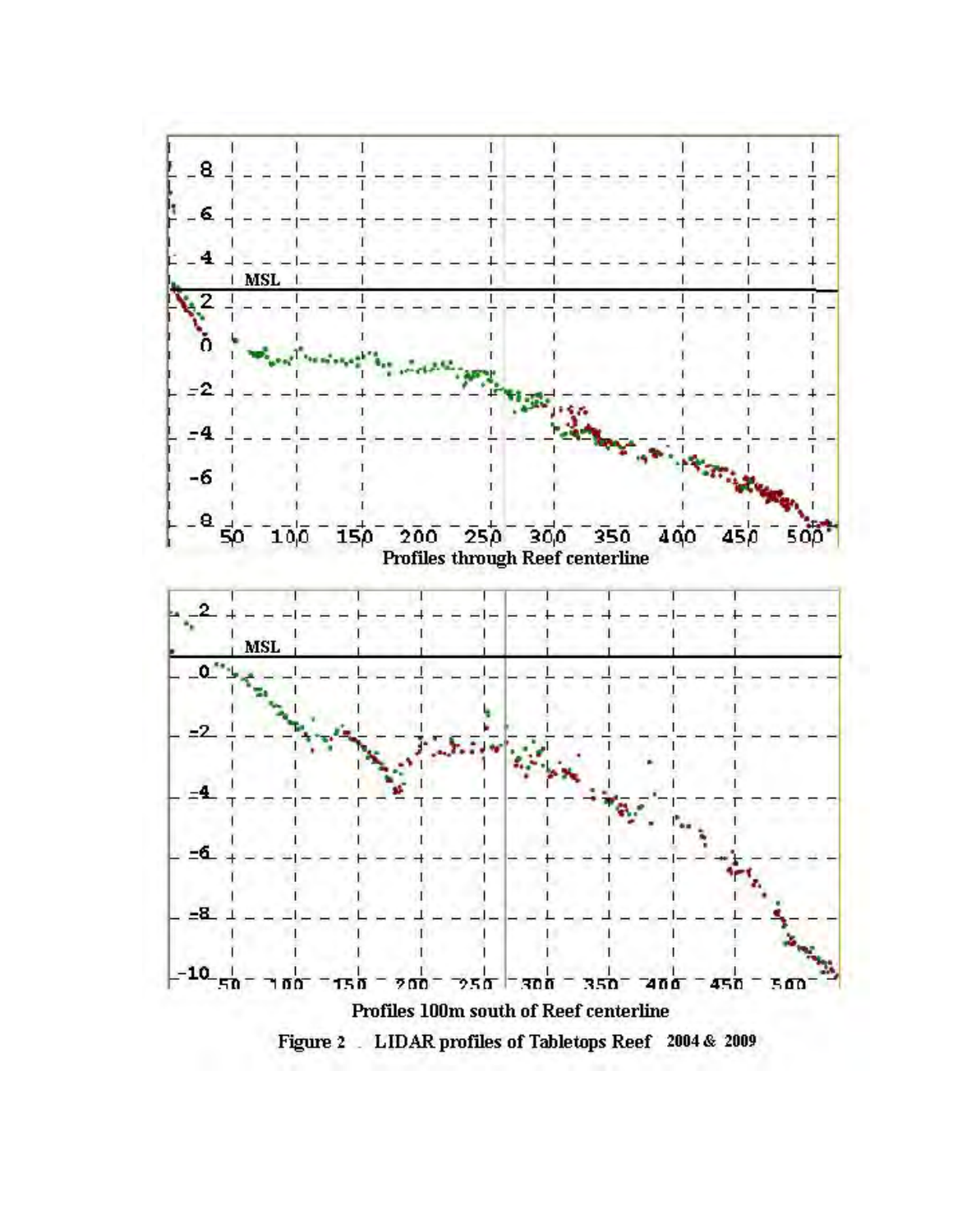

**Fletcher Cove Profiles** 

Figure 3 Fall (red) and Spring (blue) Profiles 2002